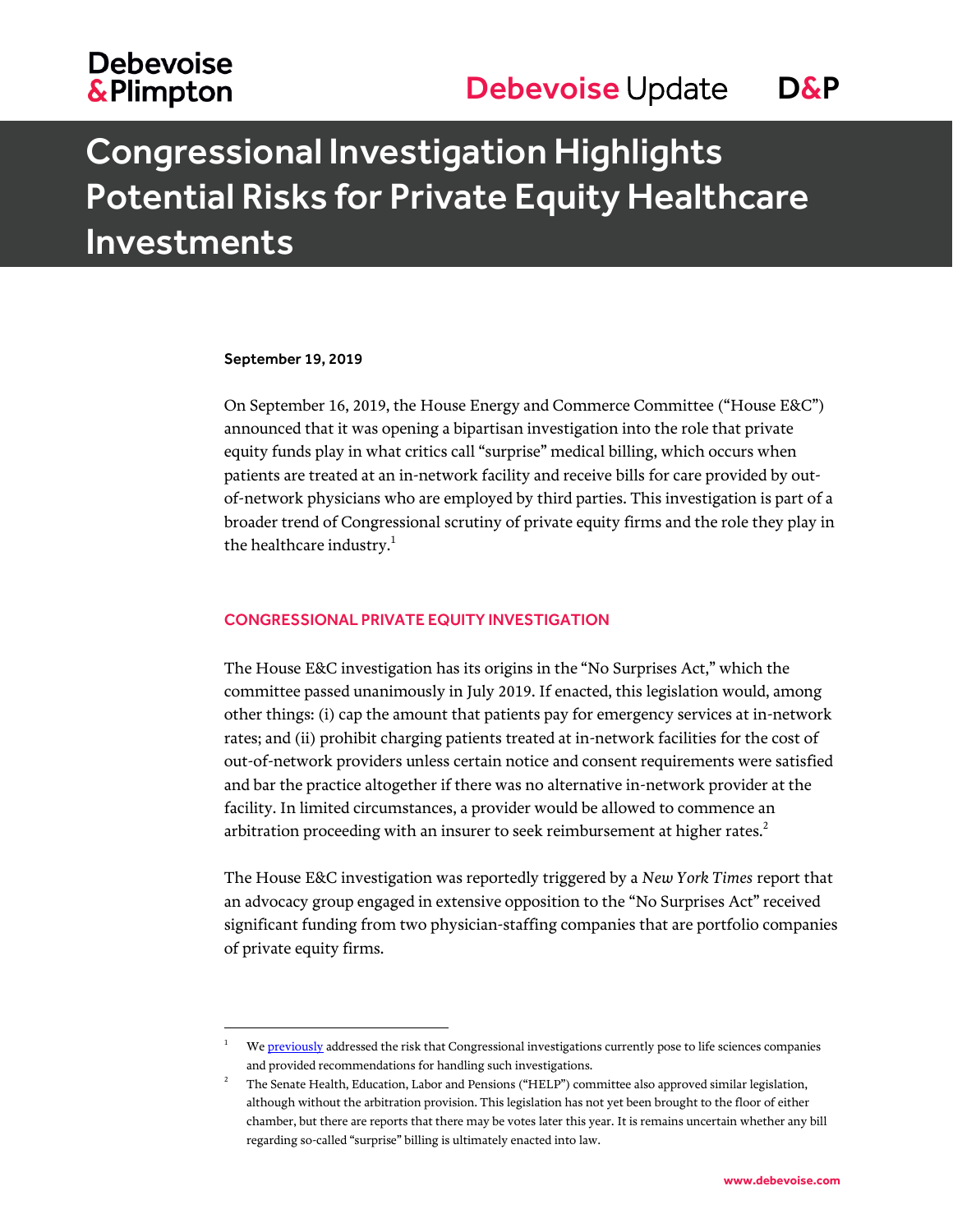## Debevoise & Plimpton

The House E&C committee subsequently sent letters to three private equity firms expressing "concern[] about the increasing role that private equity firms appear to be playing in physician staffing . . . and the potential impact these firms are having on our rising healthcare costs."

The letters pose a detailed set of questions regarding, among other things, the finances of each physician-staffing company—including revenue generated from out-of-network billing; the role the private equity firm plays in the management and operation of the physician-staffing company; and the role the private equity firm plays in the negotiations between the physician-staffing company and insurers. The letter asks similar questions about any emergency transportation companies owned by the private equity firm.

## PROPOSED LEGISLATION TARGETING PRIVATE EQUITY FIRMS

Congress's focus on private equity funds has not been limited to medical billing practices. Congressional Democrats have proposed other bills targeting private equity firms.

For example, Senator Elizabeth Warren (D.-Mass.), along with colleagues in the House and Senate, introduced legislation in July 2019 that would hold PE funds jointly and severally liable for legal judgments against companies in their portfolio. The legislation would also prohibit dividends to investors for two years after a firm is acquired and would require PE funds to publicly disclose their fees and returns, among other provisions opposed by the industry. In light of significant Republican opposition, this bill is unlikely to be enacted. However, it is illustrative of the significant hostility that private equity firms face from certain members of Congress and the risks private equity firms may confront in the future under a Democratic administration.

### TAKEAWAYS FOR PRIVATE EQUITY FIRMS

In recent years, members of Congress, their media allies and others have sought to target companies that they claim are the drivers of rising healthcare costs in the United States. While their focus was originally on pharmaceutical companies, it appears to be shifting to healthcare provider groups as well. At the same time, hospitals and physician provider groups have frequently been sued by plaintiffs claiming that these entities are engaging in improper billing practices.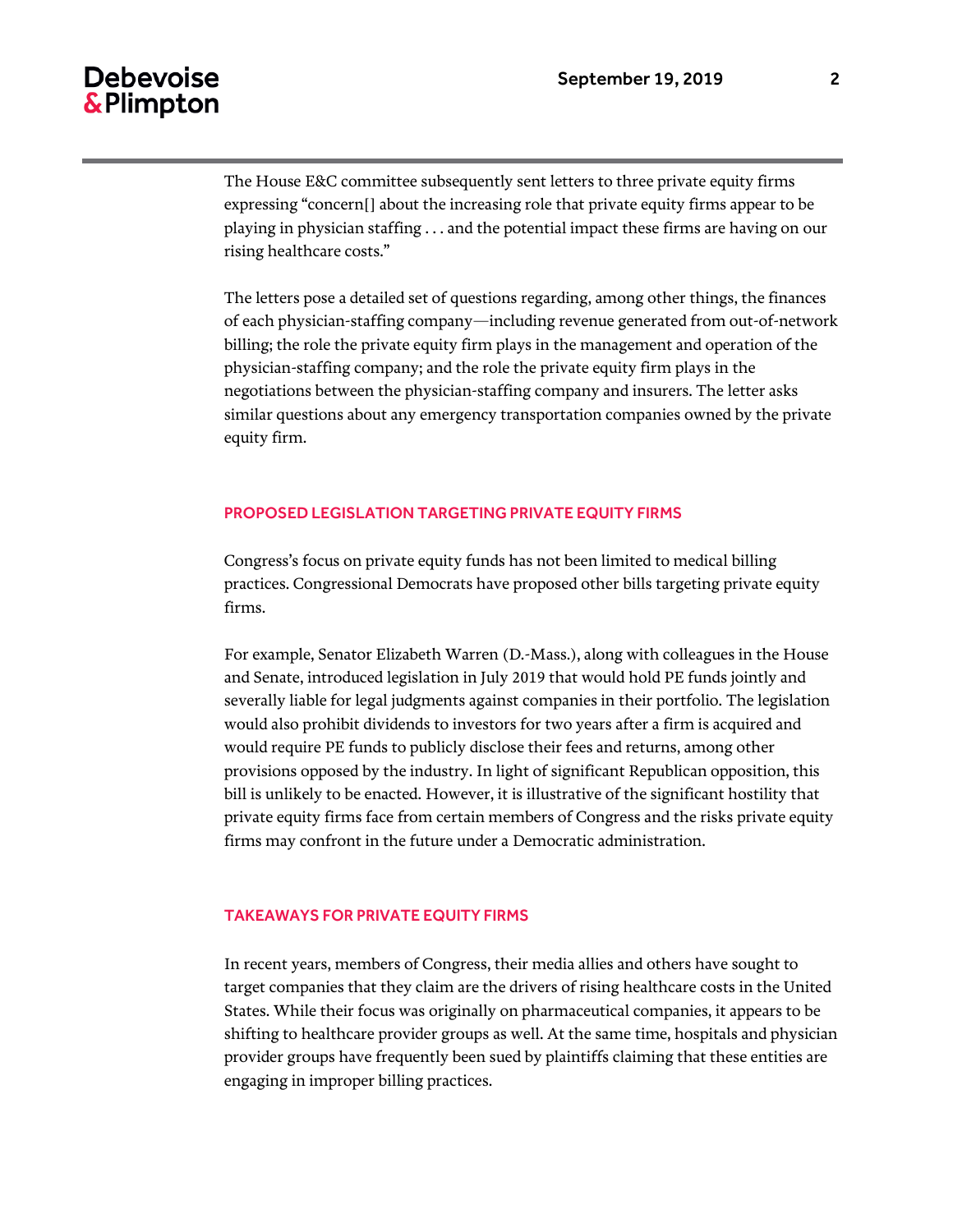## **Debevoise** & Plimpton

In light of these risks, private equity firms considering investments in hospitals or physician groups should carefully consider:

- whether a target has appropriate compliance mechanisms in place to ensure that its billing practices follow applicable laws; and
- whether potential future regulatory or legislative developments may materially impact the target's valuation.

For an existing portfolio company, it may be prudent to consider periodic audits potentially with the benefit of outside advisors—to ensure that the company is engaged in appropriate billing practices. Similarly, if private equity firms or their portfolio companies become subject to Congressional investigations, they should develop a strategy that is designed to both address the concerns of legislators and to anticipate future regulatory actions or private litigation regarding the same or related subject matter.

\*\*\*